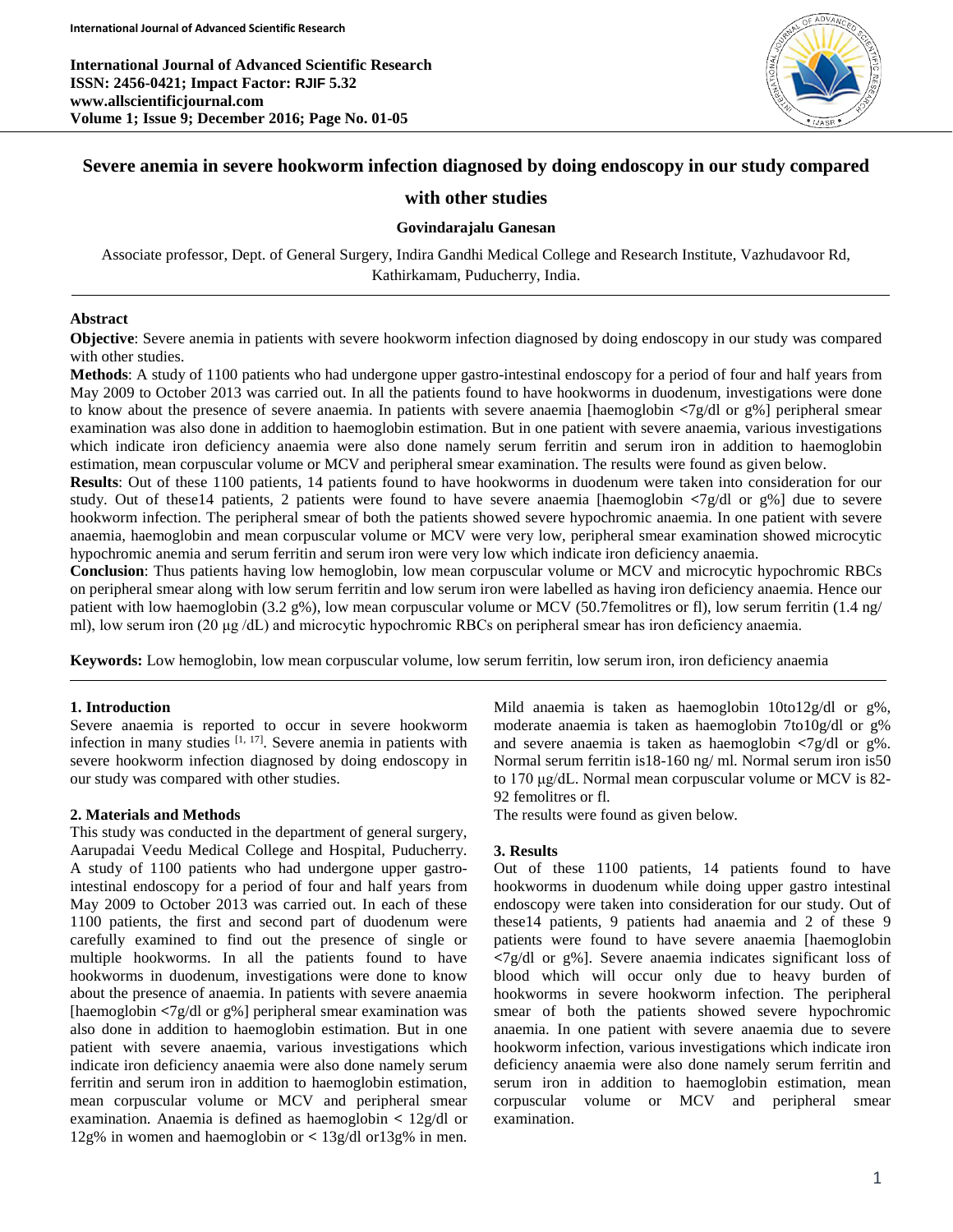**3.1 Detailed investigations which indicate iron deficiency anaemia in one patient with severe hookworm infection diagnosed by doing endoscopy in our study.**

# **a. Low serum ferritin**

In this patient with severe anaemia due to severe hookworm infection with multiple hookworms in duodenum diagnosed by doing endoscopy, serum ferritin is very low-1.4 ng/ ml [normal range 18-160 ng/ ml].

#### **b. Low serum iron**

In this patient with severe anaemia due to severe hookworm infection, serum iron is very low-20 μg /dL [normal range 50 to  $170 \mu g/dL$ ].

#### **c. Low haemoglobin**

In this patient with severe anaemia due to severe hookworm infection, haemoglobin is very low-3.2 g% [normal range 12 to 16 g%].

#### **d. Low mean corpuscular volume or MCV**

In this patient with severe anaemia due to severe hookworm infection, mean corpuscular volume or MCV is very low and is only 50.7femolitres or fl [normal range 82-92 fl] indicating that the RBCs are very small with small volume and are microcytic.

#### **e. Peripheral smear examination**

In this patient with severe anaemia due to severe hookworm infection, peripheral smear examination showed severe microcytic hypochromic anaemia.

Patients having low hemoglobin, low mean corpuscular volume or MCV and microcytic hypochromic RBCs on peripheral smear along with low serum ferritin and low serum iron were labelled as having iron deficiency anaemia. Hence our patient with low haemoglobin (3.2 g%), low mean corpuscular volume or MCV (50.7femolitres or fl), low serum ferritin (1.4 ng/ ml), low serum iron (20 μg /dL) and microcytic hypochromic RBCs on peripheral smear has iron deficiency anaemia.

Multiple hookworms in duodenum in this patient with severe anaemia [haemoglobin 3.2 g%] due to severe hookworm infection diagnosed by doing endoscopy is shown in fig 1, 2, 3.



**Fig 1:** Multiple hookworms in duodenum in a patient with severe anaemia [haemoglobin 3.2 g%] Due to severe hookworm infection



**Fig 2:** Multiple hookworms in duodenum in the same patient with severe anaemia [haemoglobin 3.2 g%] due to severe hookworm infection [different view]



**Fig 3:** Multiple hookworms in duodenum in the same patient with severe anaemia [Haemoglobin 3.2 g%] due to severe hookworm infection [different view]

## **4. Discussion**

There are two human- specific hookworms, namely Ancylostoma duodenale and Necator americanus [2]. The most common laboratory finding in hookworm infection is iron deficiency anemia [14]. The degree of anemia depends on hookworm burden and the species, because Ancylostoma duodenale causes more blood loss than Necator americanus [14]. Iron deficiency anemia secondary to loss of iron into the gut is the most significant risk of hookworm infection  $[13]$ .

## **4.1 Storage, transport and functional compartments for iron**

Iron-containing compounds in the body are one of three types: a) storage forms for iron and b) compounds that serve as transport and c) functional compounds that serve in metabolic or enzymatic functions [18].

a) Ferritin is the primary storage compound for the body's iron. b) Iron is distributed within the body via transferrin in the plasma, a transport protein that mediates iron exchange between tissues.

c) Hemoglobin constitutes the major fraction of body iron (functional iron) [18] .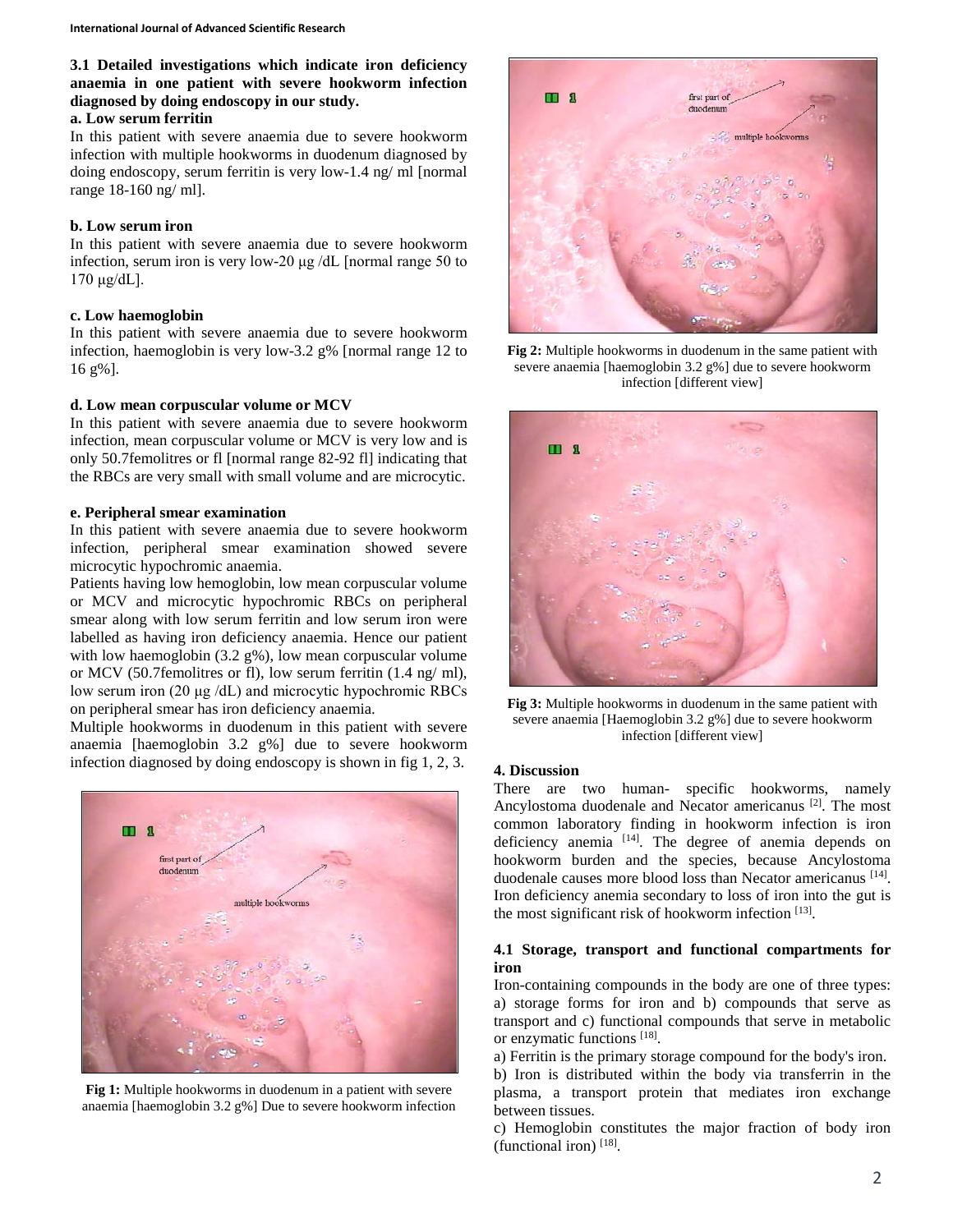The normal plasma iron concentration ranges between 50–120 μg/dl.

## **4.2 Iron deficiency anaemia in adults**

Iron deficiency anaemia (IDA) in adults occurs typically due to a gradual decline in the iron content of the body due to a loss of haemoglobin. Hence iron deficiency anaemia is defined as low haemoglobin concentration below the expected values and is also characterised by microcytic anaemia and low serum iron concentration<sup>[19]</sup>. Blood loss from the gastro-intestinal tract is the common cause of iron deficiency anaemia [19]. Hence hookworm infection which causes blood loss from the gastrointestinal tract results in iron deficiency anaemia.

Iron deficiency anaemia (IDA) is characterised by low haemoglobin concentration, microcytic anaemia, low serum iron concentration and either an absence of stainable iron in the bone marrow or serum ferritin concentrations less than 12–16 μg/l [19] . Hallberg *et al*. determined the serum ferritin concentration of 203 women aged 38 years who had undergone bone marrow examination. They concluded that a value of serum ferritin  $\leq 15$  μg/l was the best predictor of iron deficiency (confirmed by an absence of stainable iron in the bone marrow) [19] .

The subjects having haemoglobin <12gm% were labeled as anaemic as per WHO cut-off values, those having anaemia with mean corpuscular volume or MCV< 78cuμ, serum ferritin < 12ngm/ml and microcytic hypochromic RBCs on peripheral smear were labelled as Iron deficiency anaemia [20].

## **4.3 Investigations which indicate iron deficiency anemia**

The various investigations which indicate iron deficiency anaemia were haemoglobin estimation, mean corpuscular volume or MCV, peripheral smear examination, serum ferritin and serum iron.

## **a. Low haemoglobin in iron deficiency anemia**

Hemoglobin constitutes the major fraction of body iron (functional iron) with a concentration of about 0.5 mg iron/mL blood. 65% of iron in the body is bound up in haemoglobin [18]. Anaemia is defined as the reduction in haemoglobin concentrations below the expected values [WHO, 1972]. Haemoglobin levels were based on the World Health Organisation standards of 13 g/dl for adult males 12 g/dl for adult women and 11 g/dl for pregnant women and preschool children below which were considered to have iron deficiency anemia [18]. In iron deficiency anaemia haemoglobin is low.

## **b. Low mean corpuscular volume (MCV) in iron deficiency anemia**

Normal mean corpuscular volume or MCV is 82-92 femolitres or fl. There is reduced size of red blood cells, so that the mean corpuscular volume (MCV) is lower [microcytic] in iron deficiency anemia. Hence, this is a microcytic anemia.

### **c. Peripheral smear examination in iron deficiency anemia**

Patients with iron deficiency anemia have microcytic hypochromic RBCs on peripheral smear indicating that the RBCs are very small with small volume and are microcytic and RBCs are hypochromic and have low amount of haemoglobin.

### **d. Low serum ferritin in iron deficiency anemia**

Ferritin is the primary storage compound for the body's iron. 30% of iron in the body is stored as ferritin in the spleen, bone marrow and the liver <sup>[18]</sup>. Normal serum ferritin is18-160 ng/ ml. In iron deficiency anaemia serum ferritin is low.

#### **e. Low serum iron in iron deficiency anemia**

Iron is distributed within the body via transferrin in the plasma, a transport protein that mediates iron exchange between tissues. The amount of circulating iron bound to transferrin is reflected by the serum iron level. Normal serum iron is 50 to 170 μg/dL. In iron deficiency anaemia serum iron is low.

# **4.4 Severe anemia in severe hookworm infection in our study compared with other studies**

#### **a. Our study**

Patients having low hemoglobin, low mean corpuscular volume or MCV and microcytic hypochromic RBCs on peripheral smear along with low serum ferritin and low serum iron were labelled as having iron deficiency anaemia (19, 20). Hence our patient with severe anaemia due to severe hookworm infection diagnosed by doing endoscopy with low haemoglobin (3.2 g%), low mean corpuscular volume or MCV (50.7femolitres or fl ), low serum ferritin (1.4 ng/ ml), low serum iron (20  $\mu$ g/dL) and microcytic hypochromic RBCs on peripheral smear has iron deficiency anaemia.

## **b. Other studies**

In many other studies also, patients with severe anaemia due to severe hookworm infection diagnosed by doing endoscopy were found to have low hemoglobin (haemoglobin  $\langle 12g\% \rangle$ ), low mean corpuscular volume or MCV (mean corpuscular volume or MCV< 78 cuμ or fl) and microcytic hypochromic RBCs on peripheral smear, along with low serum ferritin (serum ferritin  $< 12$ ng/ml) and low serum iron (serum iron  $< 50$ ) μg/dL) indicating iron deficiency anaemia. [1, 2, 6, 14, 15, 17].

- 1. In the study conducted by Hyun HJ *et al.* [1] in Korea, a 82 yr-old female patient suffered from severe dyspnea and dizziness. Laboratory results revealed: very low hemoglobin 3.4 g/dL (normal12-16 g/dL), low mean corpuscular volume or MCV 74.7 fL (normal 79-95 fL), microcytic and hypochromic RBCs, very low serum iron 9 μg/dL (normal 37-145 μg/dL) and low serum ferritin 10 ng/ mL (normal 18-160 ng/ ml) indicating iron deficiency anaemia. Gastroduodenoscopy observed hyperemic mucosa of the duodenum and discovered numerous moving roundworms on the mucosa. Endoscopy isolated seven of them, which were identified as *Necator americanus*.
- 2. In the study conducted by Wu KL *et al.* [2] in Taiwan, a 78 year-old man complained of intermittent black color stool passage for 4 months. Laboratory data showed very low hemoglobin of 3.7 g/dL with low mean corpuscular volume: 66.9%, microcytic hypochromic erythrocytes and decreased serum iron indicating iron deficiency anaemia. Upper gastro intestinal endoscopy showed live worms measuring 4-6 mm in length were found in the second portion of the duodenum. They were removed by using the biopsy forceps and these worms were identified as adult hookworms of Necator americanus species.
- 3. In the study conducted by Lee T.-H *et al.* [6] in Taiwan, a 87-year-old male farmer complained of exertional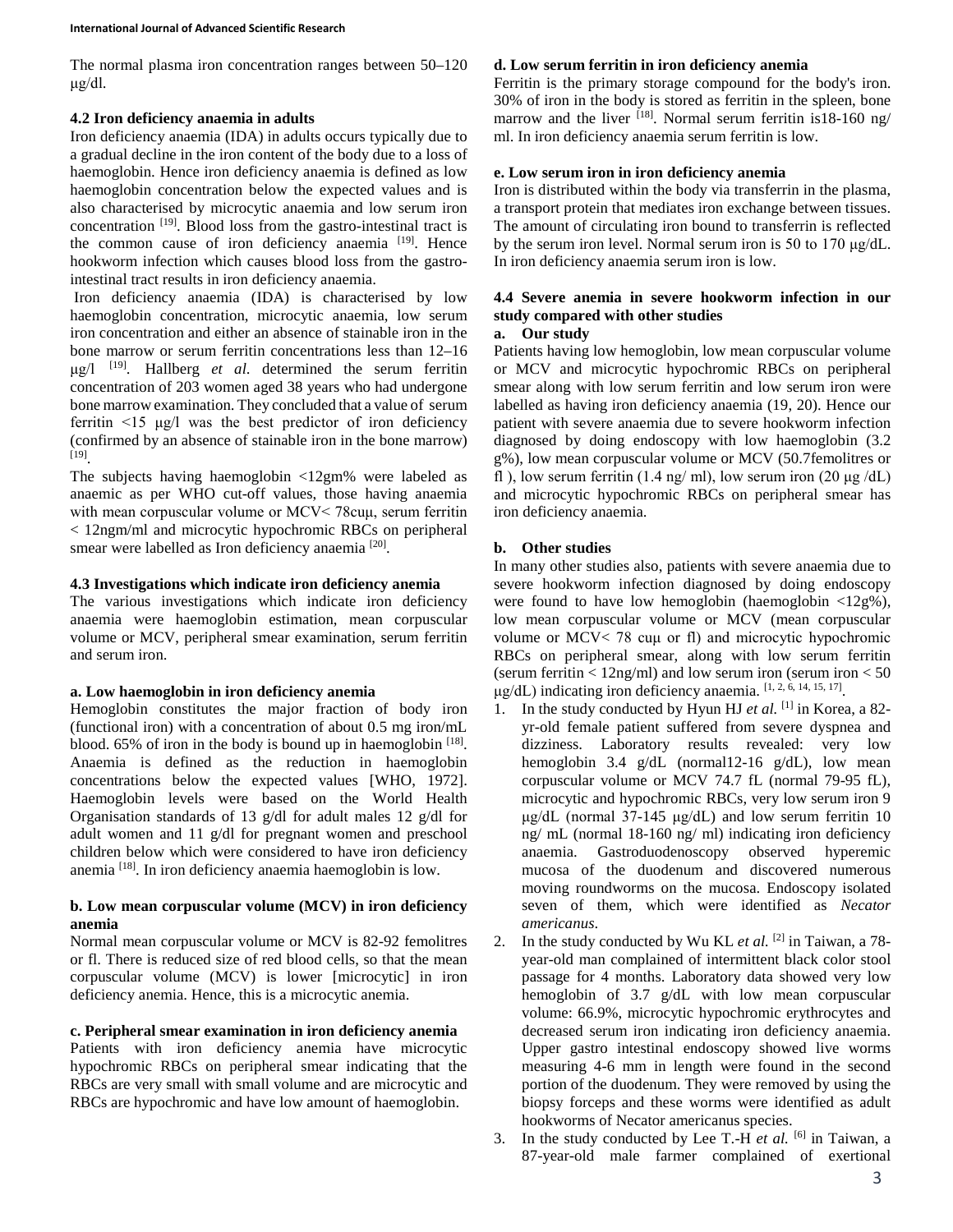dypsnea. Laboratory data showed very low hemoglobin of 3.9 g/dL, low mean corpuscular volume of 72.9 fL (88.3- 98.0 fL), very low serum ferritin -3.7 ng/ml(normal 10-130 ng/mL), and very low serum iron -12 μg/dL (normal range 50 to 170 μg/dL) indicating iron deficiency anaemia. Upper gastro intestinal endoscopy showed several thin worms in the gastric antrum and duodenal bulb. The worms were removed by biopsy forceps, and were identified as being *Necator americanus* from their characteristic morphology.

- 4. In the study conducted by Yan SL *et al.* [14] in China, a 60−year−old male farmer presented with intermittent melena and anemia for 1 month. Laboratory data revealed very low hematocrit of 24.2% (normal: 42- 52%), low mean corpuscular volume of 72/fL (normal: 80-94/fL), low serum ferritin 17.6 ng/mL (normal: 18-160 ng/ ml) and low serum iron 19 μg/dL (normal: 33-167 μg/dL) indicating iron deficiency anaemia. The patient underwent push enteroscopy, demonstrating several reddish worms grazing in the duodenum. Three worms were removed with biopsy forceps and were identified on microscopic examination as hookworm, Necator americanus.
- 5. In a study conducted by Genta RM *et al.* [15] in *Texas* in a patient with pale skin upper endoscopy was performed. Several small, translucent red-appearing worms measuring between 6 mm and 1 cm in length were seen in the descending duodenum. Laboratory data showed very low hemoglobin of 4.9 g/dL and a very low mean corpuscular volume of 58.1 fL (normal range 88.3-98.0 fL). Hematocrit was very low 16.8% (normal: 42- 52%), serum ferritin was very low-5 ng/ml (normal 10-130 ng/mL) and serum iron was very low-6.0 μg/dL (normal range 50 to 170 μg/dL) indicating severe iron deficiency anaemia.
- 6. In the study conducted by Bamanikar S *et al.* [17] in *Pune, Maharashtra, India*, a 35-year-old male presented with very low hemoglobin: 4.6 g/dl (normal12-16 g/dL)with microcytic hypochromic erythrocytes, very low hematocrit: 17.5% (normal: 42 -52%), low mean corpuscular volume (MCV): 69.2% (normal 79-95 fl ), low serum ferritin 10 ng/ mL (normal 18-160 ng/ ml) and very low serum iron 9 μg/dL (normal 37-145 μg/dL) indicating severe iron deficiency anaemia. Upper gastro intestinal endoscopy showed live worms. They were removed by using the biopsy forceps and these worms were identified as adult hookworms of Ancylostoma duodenale species histologically.

## **5. Conclusion**

- 1. The patients having low hemoglobin (haemoglobin <12g %), low mean corpuscular volume or MCV (mean corpuscular volume or MCV< 78 cuμ or fl) and microcytic hypochromic RBCs on peripheral smear, along with low serum ferritin (serum ferritin  $\langle 12ng/ml \rangle$  and low serum iron (serum iron < 50 μg/dL) were labelled as having iron deficiency anaemia.
- 2. In our study and many other studies also, patients with severe hookworm infection diagnosed by doing endoscopy were found to have low hemoglobin, low mean corpuscular volume or MCV and microcytic hypochromic RBCs on peripheral smear, along with low serum ferritin and low serum iron indicating iron deficiency anaemia.
- 3. Hence, the type of anaemia in patients with severe hookworm infection diagnosed by doing endoscopy in our study and many other studies is iron deficiency anaemia based on the laboratory results of low hemoglobin, low mean corpuscular volume or MCV, microcytic hypochromic RBCs on peripheral smear along with low serum ferritin and low serum iron.
- 4. Blood loss from the gastro-intestinal tract is the common cause of iron deficiency anaemia. Hence hookworm infection which causes blood loss from the gastrointestinal tract results in iron deficiency anaemia. Iron deficiency anemia secondary to loss of iron into the gut is the most significant risk of hookworm infection.

## **6. Acknowledgement**

The author sincerely thanks the staff nurse Nithya who was assisting the author while doing endoscopy and the staff nurses A.K.Selvi and Nithya for their immense help rendered to the author while conducting this work.The author acknowledges the immense help received from the scholars whose articles are cited and included in references of this manuscript.

### **7. References**

- 1. Hyun HJ, Kim EM, Park SY, Jung JO, Chai JY, Hong ST. A case of severe anemia by Necator americanus infection in Korea. J Korean Med Sci. 2010; 25(12):1802-4.
- 2. Wu KL, Chuah SK, Hsu CC, Chiu KW, Chiu YC, Changchien CS. Endoscopic Diagnosis of Hookworm Disease of the Duodenum: A Case Report. J Intern Med Taiwan. 2002; 13:27-30.
- 3. Kuo YC, Chang CW, Chen CJ, Wang TE, Chang WH, Shih SC. Endoscopic Diagnosis of Hookworm Infection That Caused Anemia in an Elderly Person. International Journal of Gerontology. 2010; 4(4):199-201.
- 4. Nakagawa Y, Nagai T, Okawara H, Nakashima H, Tasaki T, Soma W *et al*. Comparison of magnified endoscopic images of Ancylostoma duodenale (hookworm) and Anisakis simplex. Endoscopy. 2009; 41(2):E189.
- 5. Basset D, Rullier P, Segalas F, Sasso M. Hookworm discovered in a patient presenting with severe irondeficiency anemiaMed Trop (Mars). 2010; 70(2):203-4.
- 6. Lee TH, Yang JC, L in JT, Lu SC, Wang TH. Hookworm Infection Diagnosed by Upper Gastrointestinal Endoscopy:-Report of Two Cases with Review of the Literature. Digestive Endoscopy, 1994; 6(1):66-72.
- 7. Anjum Saeed, Huma Arshad Cheema, Arshad Alvi, Hassan Suleman. Hookworm infestation in children presenting with malena-case series Pak J Med Res. 2008; 47(4):98-100.
- 8. Rodríguez A, Pozo E, Fernández R, Amo J, Nozal T. Hookworm disease as a cause of iron deficiency anemia in the prison population Rev Esp Sanid Penit. 2013; 15:63-65.
- 9. Li ZS1, Liao Z, Ye P, Wu RP. Dancing hookworm in the small bowel detected by capsule endoscopy: a synthesized video. Endoscopy. 2007; 391:E97.
- 10. Kalli T, Karamanolis G, Triantafyllou Hookworm K. infection detected by capsule endoscopy in a young man with iron deficiency. Clin Gastroenterol Hepatol. 2011; 9(4):e33.
- 11. Chen JM1, Zhang XM, Wang LJ, Chen Y, Du Q, Cai JT. Overt gastrointestinal bleeding because of hookworm infection. Asian Pac J Trop Med. 2012; 5(4):331-2.